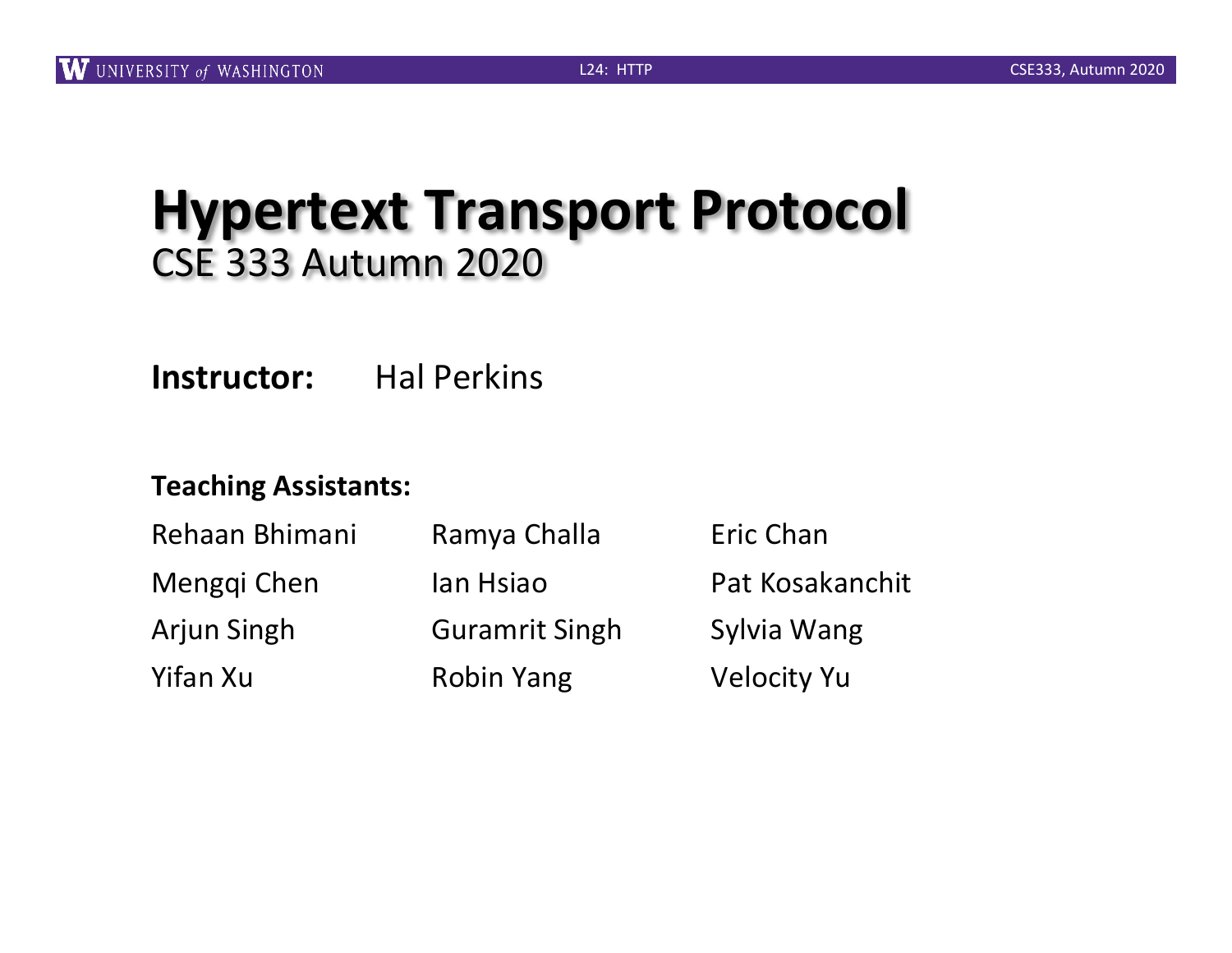### **HTTP Basics**



- <sup>v</sup> A client establishes one or more TCP connections to a server
	- The client sends a request for a web object over a connection and the server replies with the object's contents
- ↓ We have to figure out how to let the client and server communicate their intentions to each other clearly
	- We have to define a *protocol*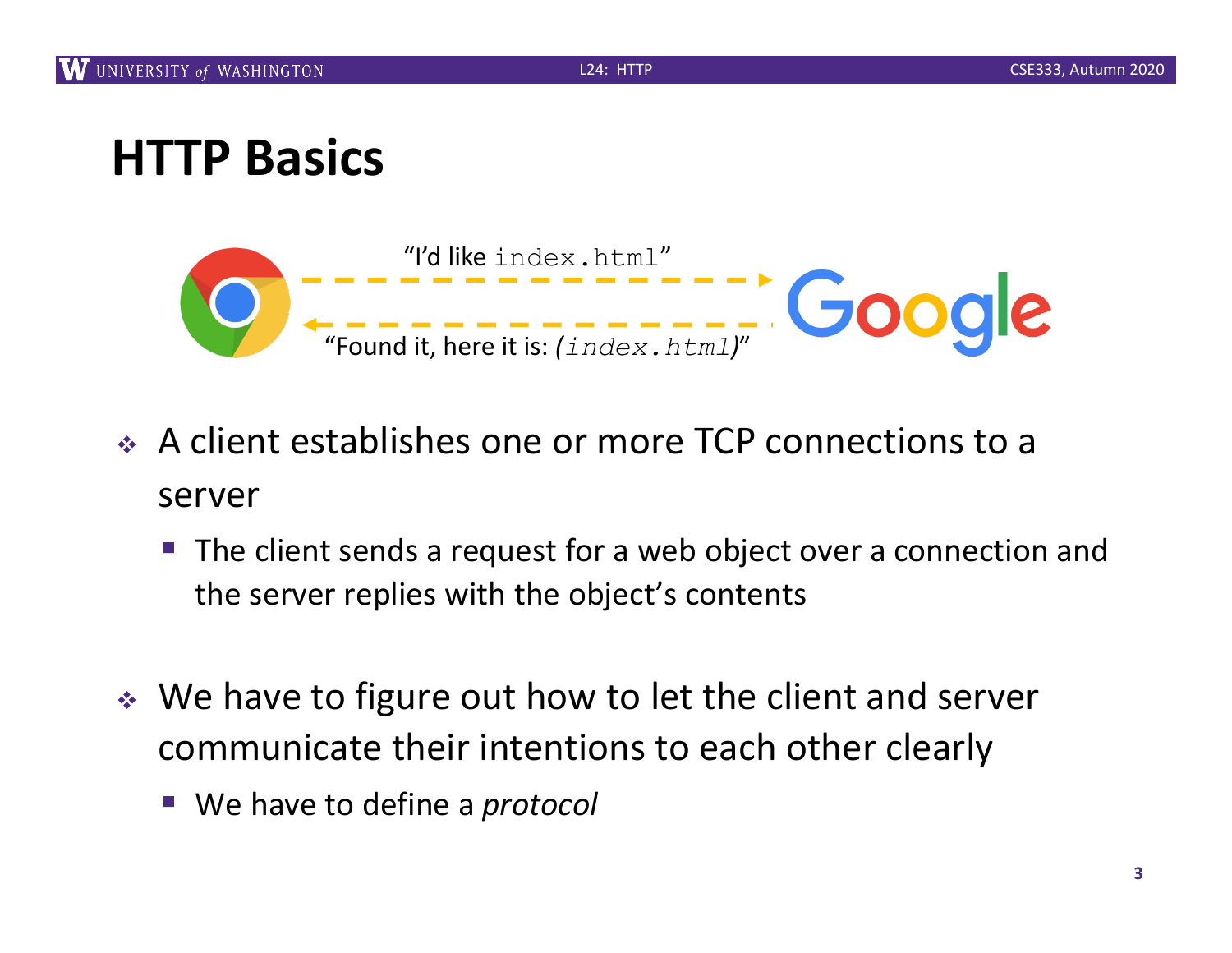### **Protocols**

- <sup>v</sup> A protocol is a set of rules governing the format and exchange of messages in a computing system
	- What messages can a client exchange with a server?
		- What is the syntax of a message?
		- What do the messages mean?
		- What are legal replies to a message?
	- What sequence of messages are legal?
		- How are errors conveyed?
- $\triangle$  A protocol is (roughly) the network equivalent of an API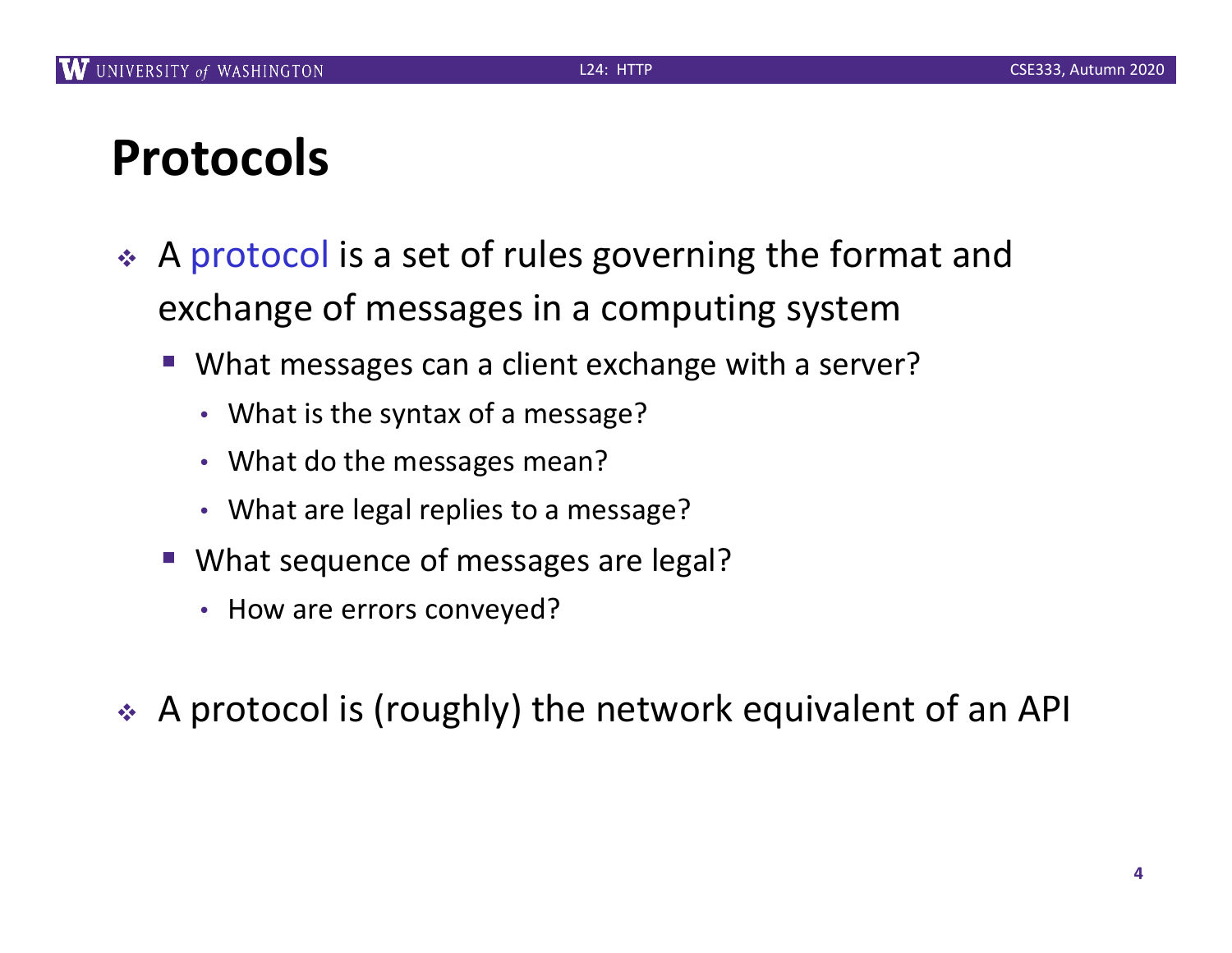# **HTTP**

#### \* Hypertext Transport Protocol

- § A request / response protocol
	- A client (web browser) sends a request to a web server
	- The server processes the request and sends a response
- Typically, a **request** asks a server to retrieve a resource
	- A *resource* is an object or document, named by a Uniform Resource Identifier (**URI**)
- A response indicates whether or not the server succeeded
	- If so, it provides the content of the requested response
- Wikipedia:

[https://en.wikipedia.org/wiki/Hypertext\\_Transfer\\_Proto](https://en.wikipedia.org/wiki/Hypertext_Transfer_Protocol)col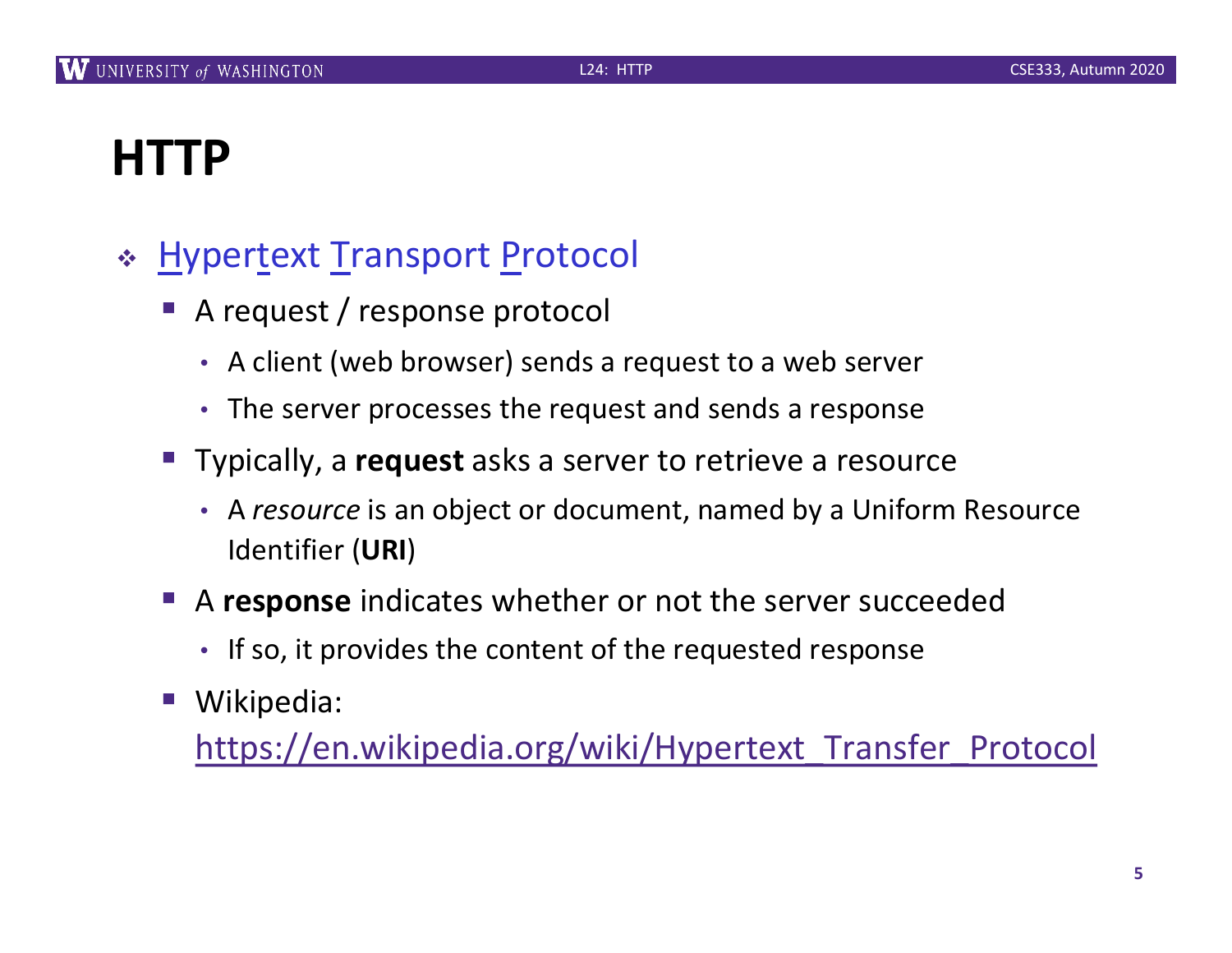# **HTTP Requests**

#### <sup>v</sup> General form:

- § [METHOD] [request-uri] HTTP/[version]\r\n [headerfield1]: [fieldvalue1]\r\n [headerfield2]: [fieldvalue2]\r\n [...] [headerfieldN]: [fieldvalueN]\r\n  $\langle r \rangle$ n [request body, if any]
- ◆ Demo: use nc to see a real request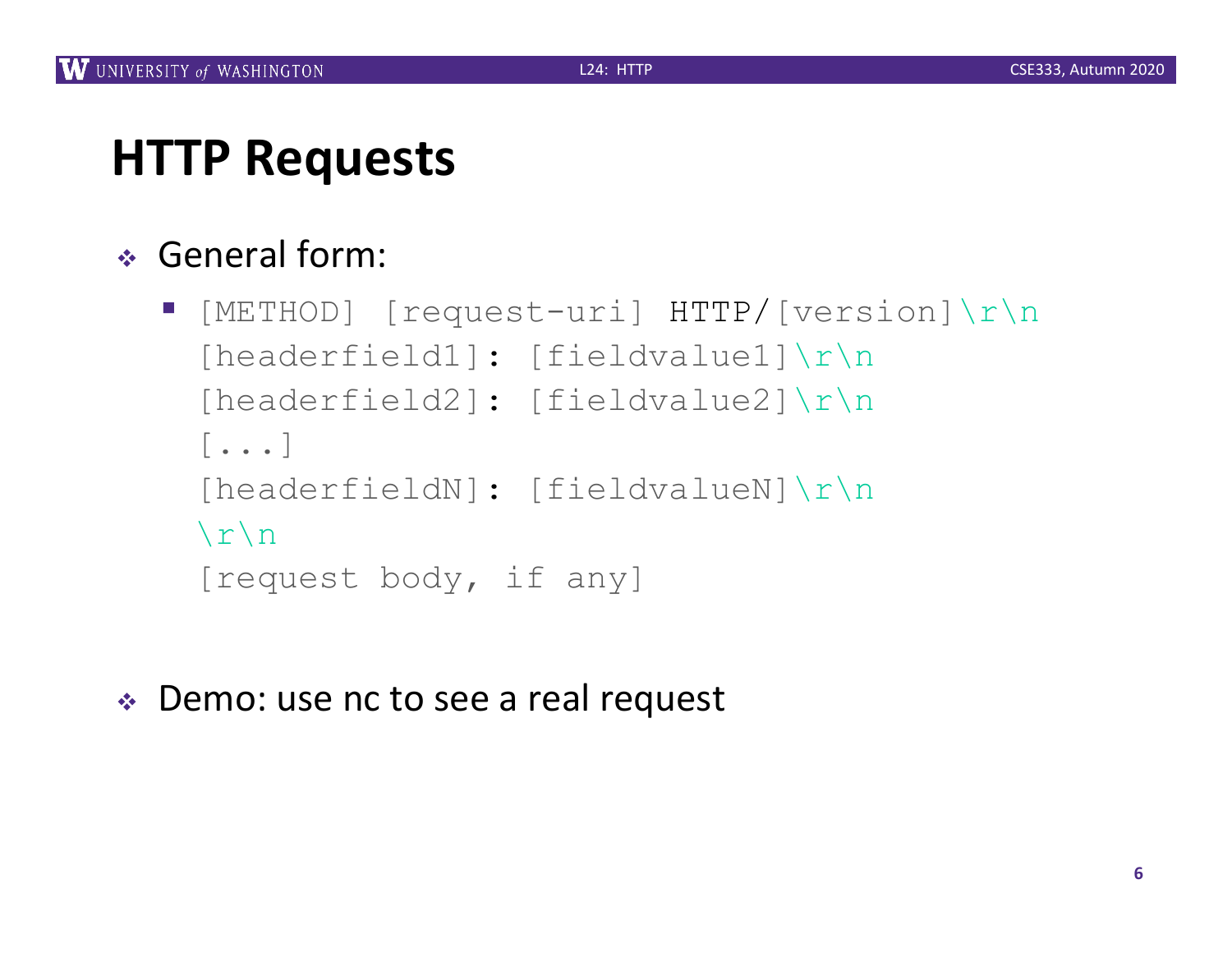# **HTTP Methods**

- \* There are three commonly-used HTTP methods:
	- GET: "please send me the named resource"
	- POST: "I'd like to submit data to you" (*e.g.* file upload)
	- HEAD: "Send me the headers for the named resource"
		- Doesn't send resource; often to check if cached copy is still valid
- $\div$  Other methods exist, but are much less common:
	- PUT, DELETE, TRACE, OPTIONS, CONNECT, PATCH, ...
		- For instance:  $\texttt{TRACE}$  "show any proxies or caches in between me and the server"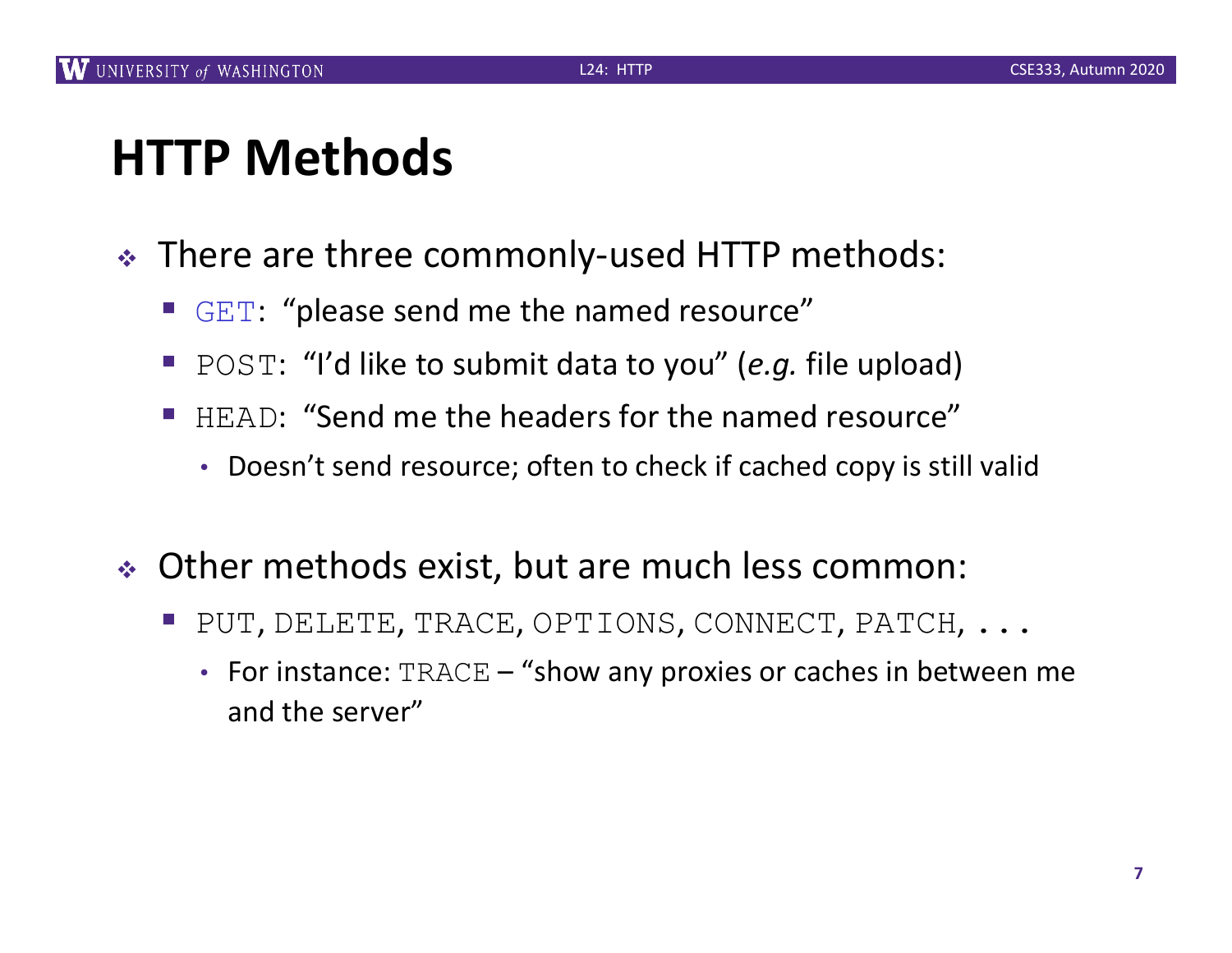# **HTTP Versions**

- $\div$  All current browsers and servers "speak" HTTP/1.1
	- Version 1.1 of the HTTP protocol
		- [https://www.w3.org/Protocols/rfc2616/rfc2616.h](https://www.w3.org/Protocols/rfc2616/rfc2616.html)tml
	- Standardized in 1997 and meant to fix shortcomings of HTTP/1.0
		- Better performance, richer caching features, better support for multihomed servers, and much more
- ◆ HTTP/2 standardized recently (published in 2015)
	- Allows for higher performance but doesn't change the basic web request/response model
	- $\blacksquare$  Will coexist with HTTP/1.1 for a long time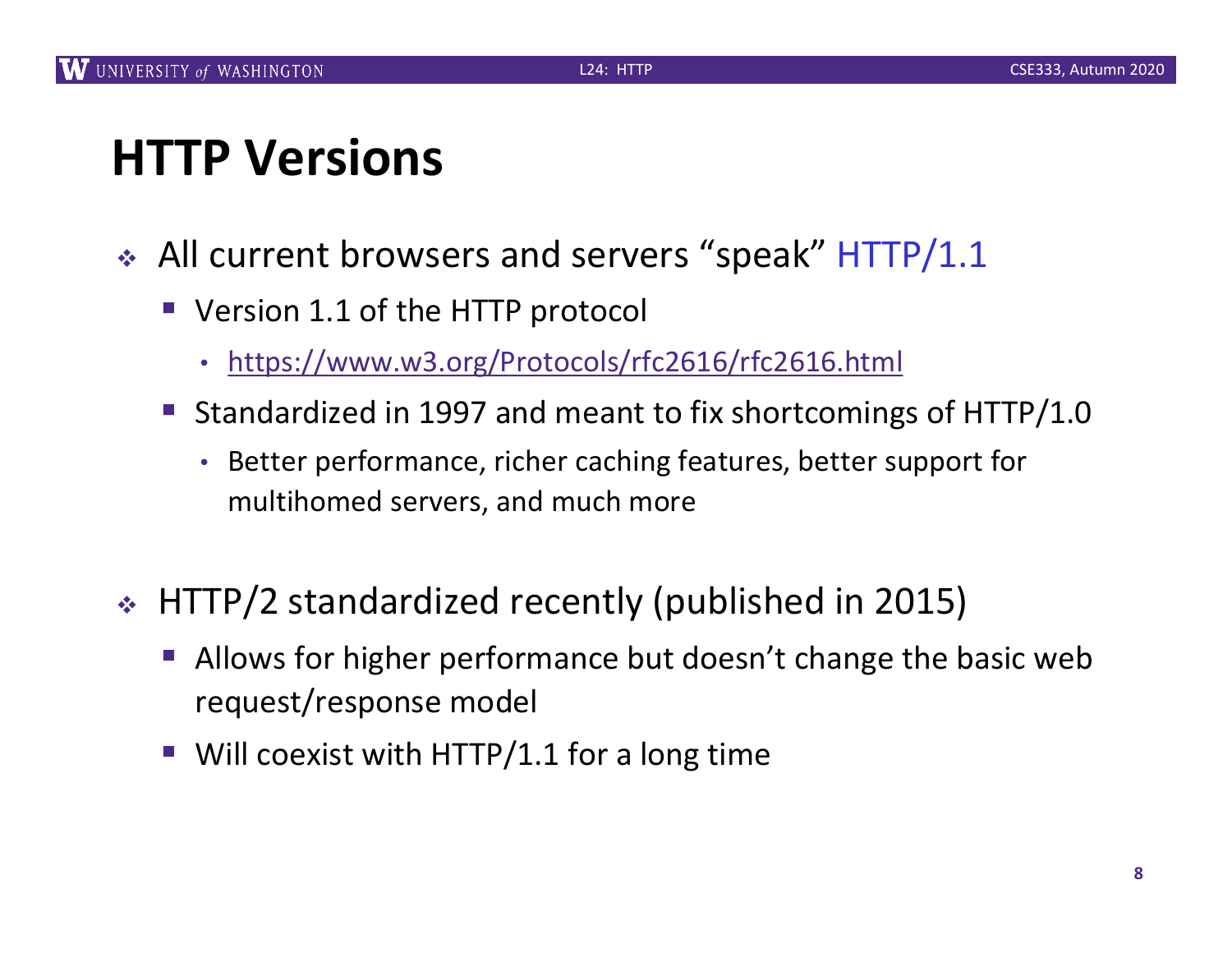# **Client Headers**

- The client can provide zero or more request "headers"
	- These provide information to the server or modify how the server should process the request
- $\div$  You'll encounter many in practice
	- $\blacksquare$  Host: the DNS name of the server
	- User-Agent: an identifying string naming the browser
	- Accept: the content types the client prefers or can accept
	- $\blacksquare$  Cookie: an HTTP cookie previously set by the server
	- § [https://www.w3.org/Protocols/rfc2616/rfc2616-sec5.h](https://www.w3.org/Protocols/rfc2616/rfc2616-sec5.html)tml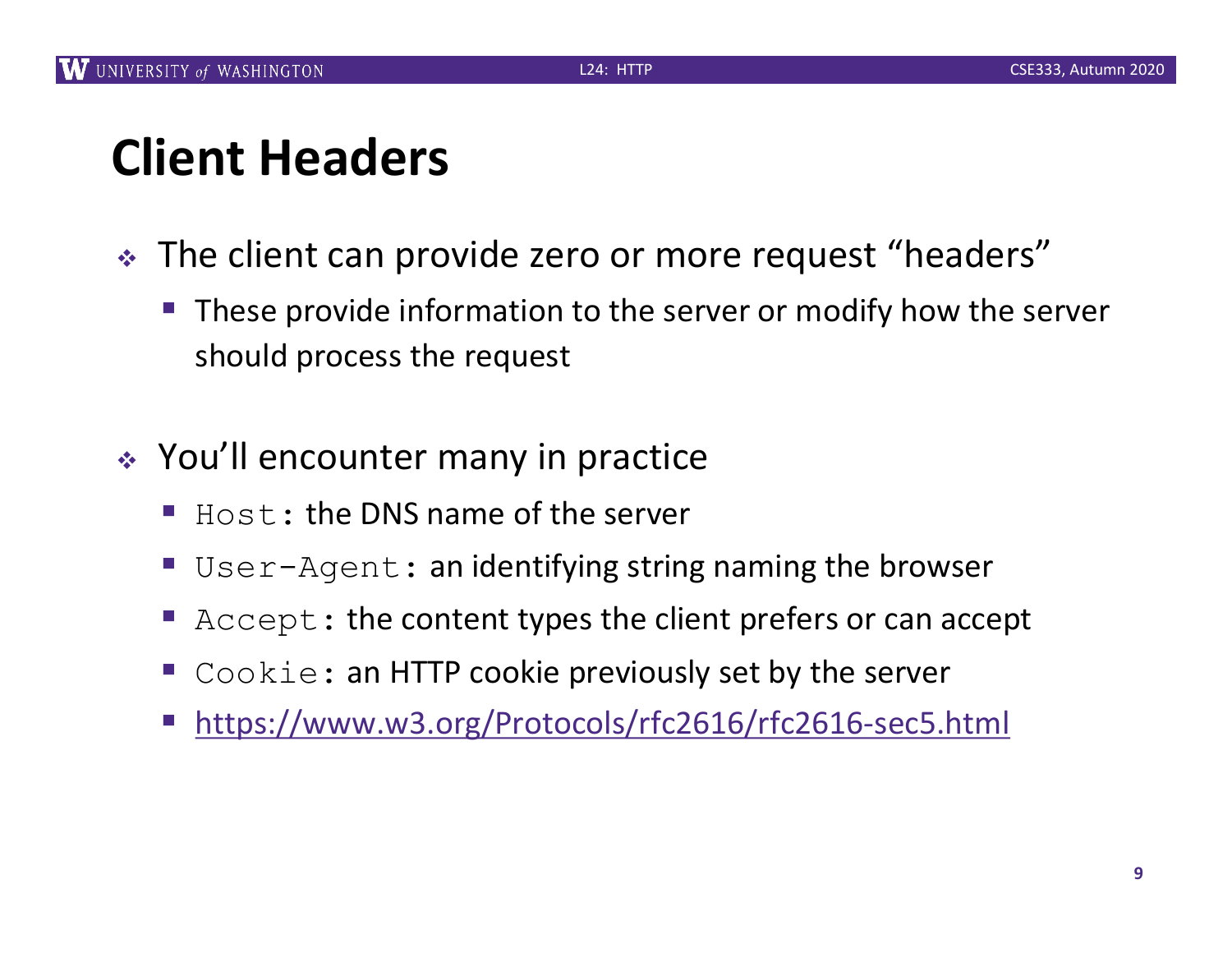### **A Real Request**

```
GET / HTTP/1.1Host: attu.cs.washington.edu:3333
Connection: keep-alive
Upgrade-Insecure-Requests: 1
User-Agent: Mozilla/5.0 (Windows NT 10.0; Win64; x64) AppleWebKit/537.36 
(KHTML, like Gecko) Chrome/66.0.3359.181 Safari/537.36
Accept: text/html,application/xhtml+xml,application/xml;q=0.9,image/webp,
image/apng, */*; g=0.8
DNT: 1
Accept-Encoding: gzip, deflate
Accept-Language: en-US,en;q=0.9
Cookie: SESS0c8e598bbe17200b27e1d0a18f9a42bb=5c18d7ed6d369d56b69a1c0aa441d7 
8f; SESSd47cbe79be51e625cab059451de75072=d137dbe7bbe1e90149797dcd89c639b1; 
sdsat DMC or CCODE=null; sdsat utm source=; sdsat utm medium=; sdsat ut
m term=; sdsat utm content=; adblock=blocked; s fid=50771A3AC73B3FFF-3F18A
ABD559FFB5D; s cc=true; prev page=science.%3A%2Fcontent%2F347%2F6219%2F262%
2Ftab-pdf; ist usr page=1; sat ppv=79; ajs anonymous id=%229225b8cf-6637-49
c8-8568-ecb53cfc760c%22; ajs user id=null; ajs group id=null; utma=598078
07.316184303.1491952757.1496310296.1496310296.1; utmc=59807807; utmc=80
```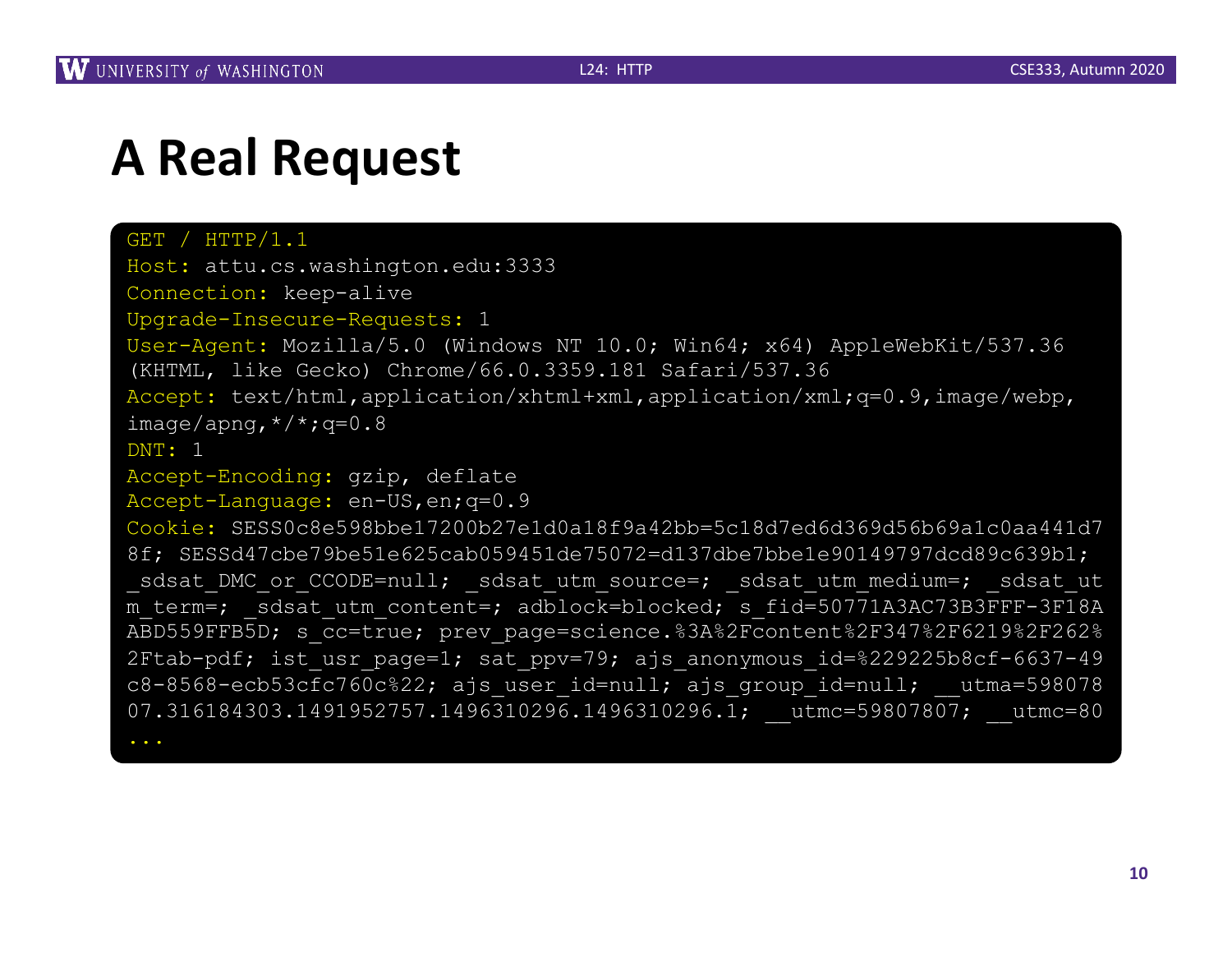## **HTTP Responses**

#### <sup>v</sup> General form:

- § HTTP/[version] [status code] [reason]\r\n [headerfield1]: [fieldvalue1]\r\n [headerfield2]: [fieldvalue2]\r\n [...] [headerfieldN]: [fieldvalueN]\r\n  $\langle r \rangle$ n [response body, if any]
- ◆ Demo: use telnet to see a real response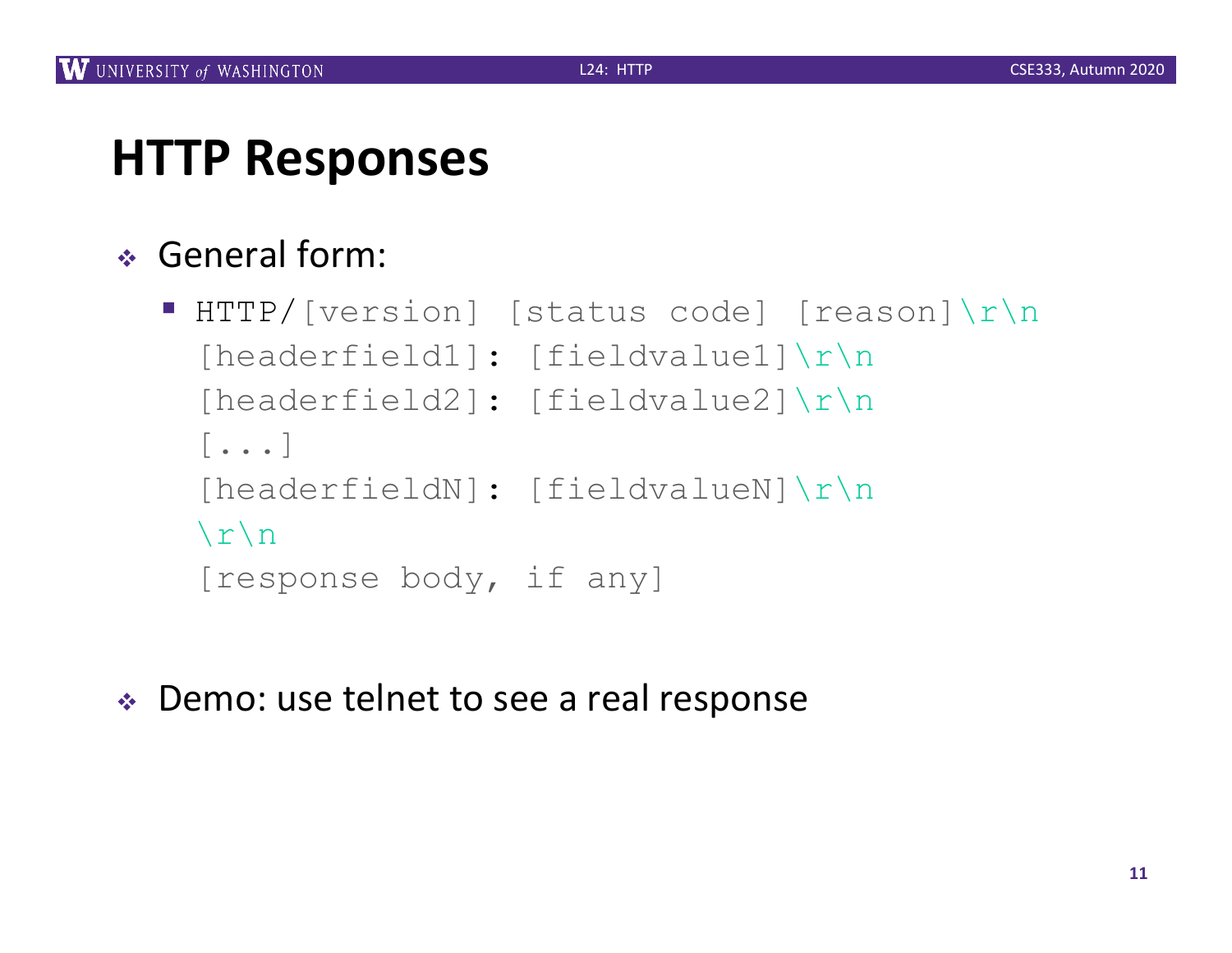### **Status Codes and Reason**

- ◆ *Code*: numeric outcome of the request easy for computers to interpret
	- A 3-digit integer with the 1<sup>st</sup> digit indicating a response category
		- $1xx$ : Informational message
		- 2xx: Success
		- $\cdot$  3xx: Redirect to a different URL
		- $4xx$ : Error in the client's request
		- $5xx$ : Error experienced by the server
- <sup>v</sup> *Reason*: human-readable explanation
	- *e.g.* "OK" or "Moved Temporarily"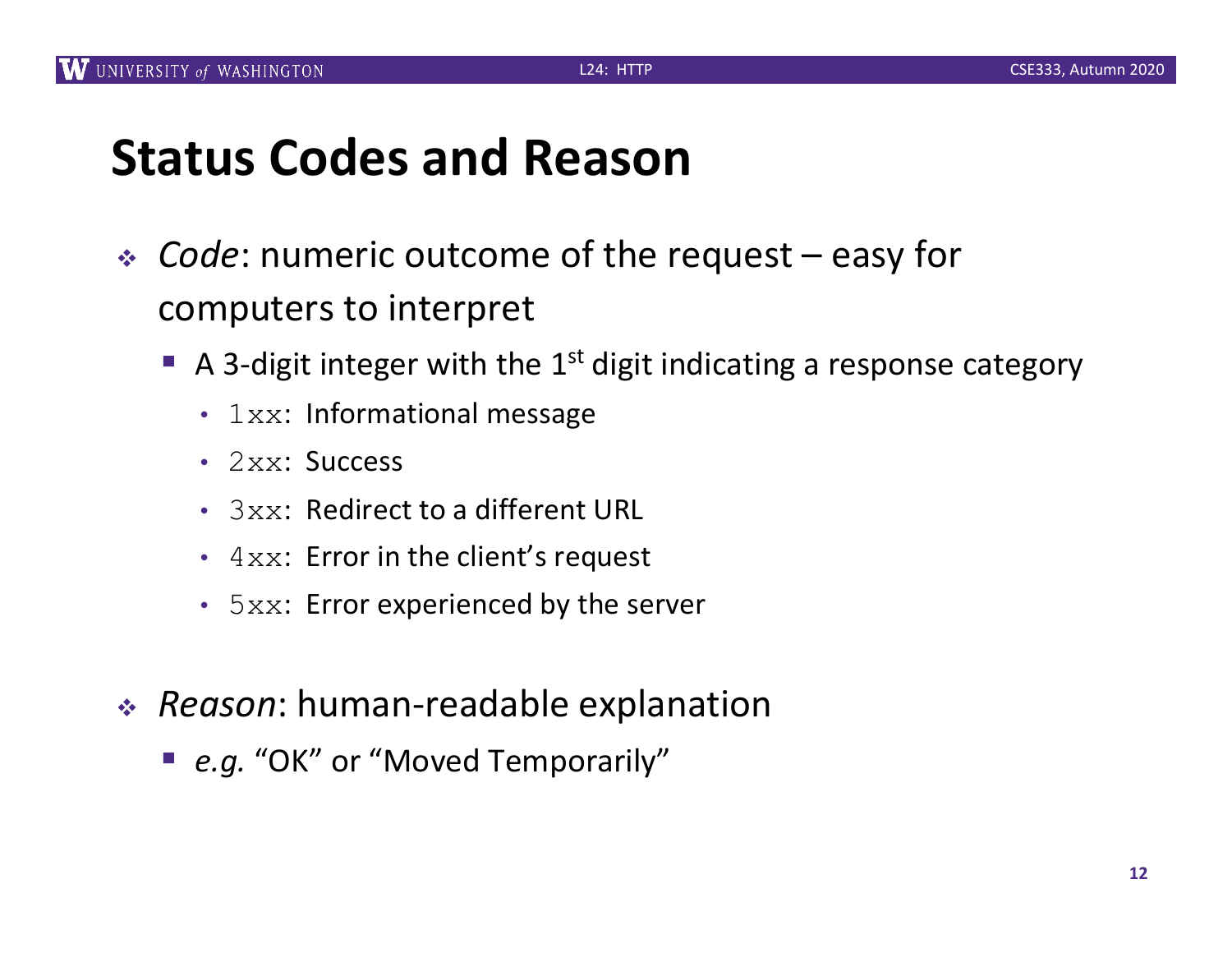#### **Common Statuses**

- <sup>v</sup> HTTP/1.1 200 OK
	- The request succeeded and the requested object is sent
- $\div$  HTTP/1.1 404 Not Found
	- The requested object was not found
- \* HTTP/1.1 301 Moved Permanently
	- The object exists, but its name has changed
		- The new URL is given as the "Location:" header value
- <sup>v</sup> HTTP/1.1 500 Server Error
	- The server had some kind of unexpected error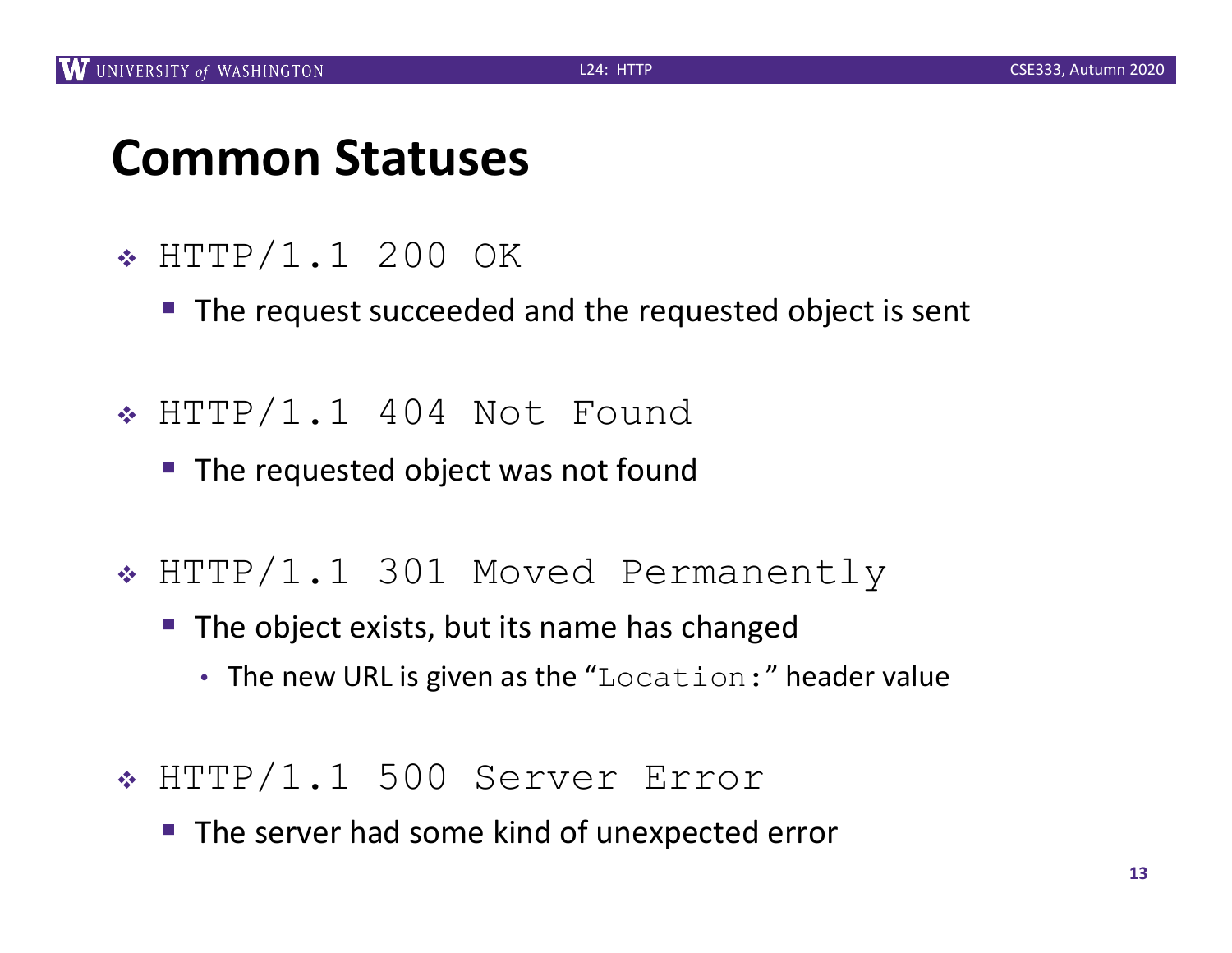### **Server Headers**

- The server can provide zero or more response "headers"
	- These provide information to the client or modify how the client should process the response
- $\div$  You'll encounter many in practice
	- Server: a string identifying the server software
	- Content-Type: the type of the requested object
	- Content-Length: size of requested object
	- Last-Modified: a date indicating the last time the request object was modified
	- § [https://www.w3.org/Protocols/rfc2616/rfc2616-sec6.h](https://www.w3.org/Protocols/rfc2616/rfc2616-sec6.html)tml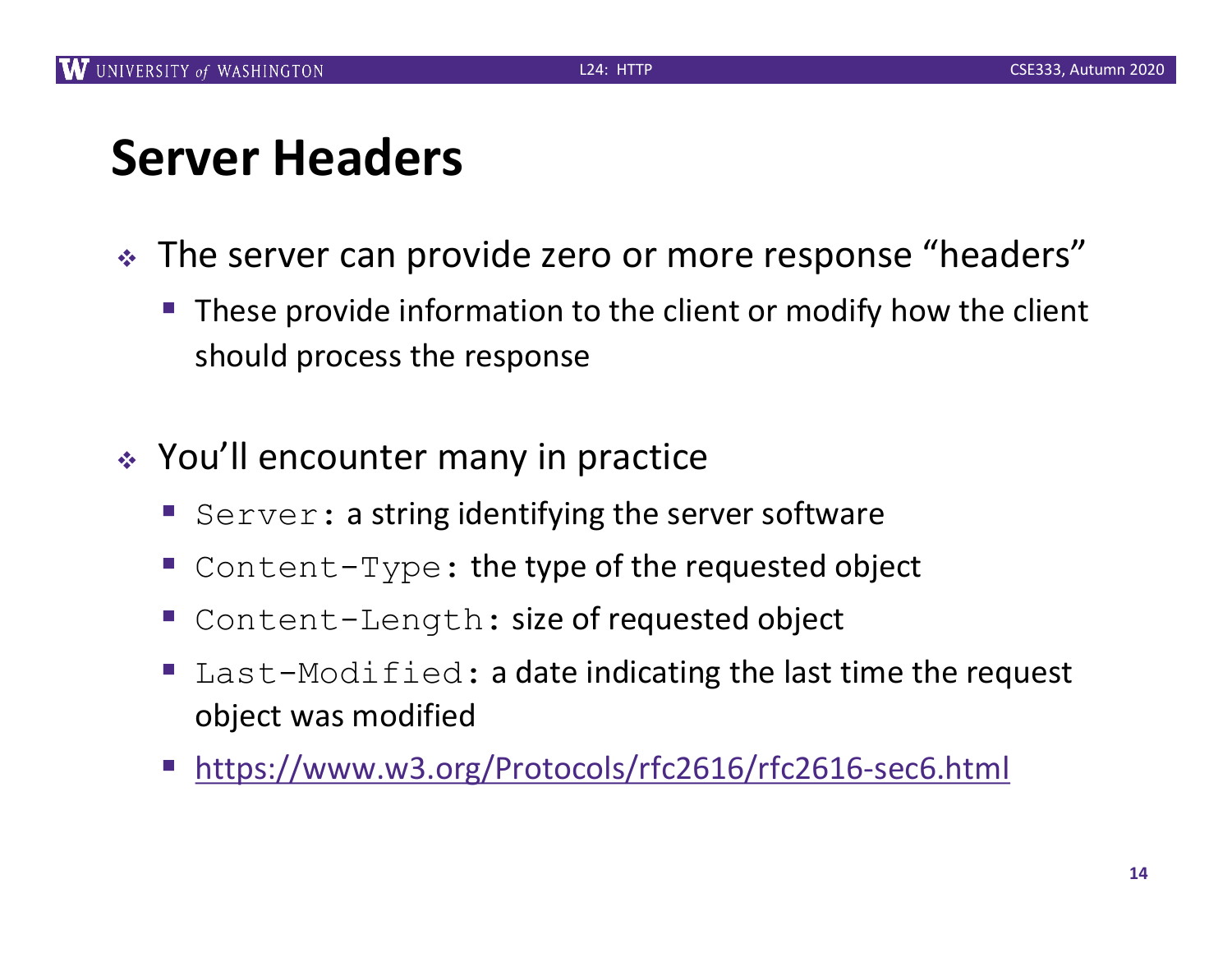#### **A Real Response**

HTTP/1.1 200 OK Date: Mon, 21 May 2018 07:58:46 GMT Server: Apache/2.2.32 (Unix) mod\_ssl/2.2.32 OpenSSL/1.0.1e-fips mod\_pubcookie/3.3.4a mod\_uwa/3.2.1 Phusion\_Passenger/3.0.11 Last-Modified: Mon, 21 May 2018 07:58:05 GMT ETag: "2299e1ef-52-56cb2a9615625" Accept-Ranges: bytes Content-Length: 82 Vary: Accept-Encoding,User-Agent Connection: close Content-Type: text/html Set-Cookie: bbbbbbbbbbbbbbb=DBMLFDMJCGAOILMBPIIAAIFLGBAKOJNNMCJIKKBKCDMDEJHMPONHCILPIBL ADEAKCIABMEEPAOPMMKAOLHOKJMIGMIDKIHNCANAPHMFMBLBABPFENPDANJAPIBOIOOOD; HttpOnly

<html><body> <font color="chartreuse" size="18pt">Awesome!!</font> </body></html>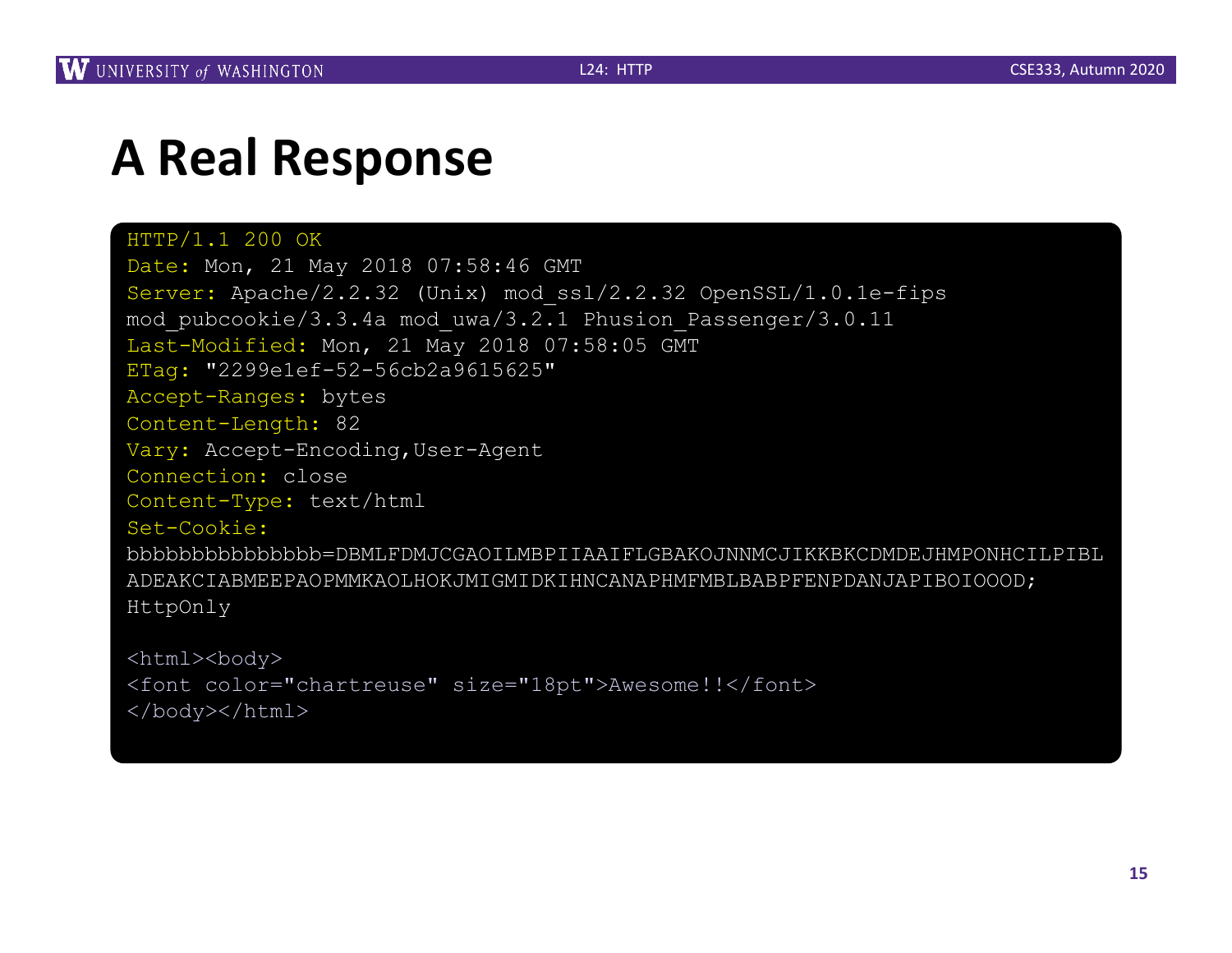# **Cool HTTP/1.1 Features**

- <sup>v</sup> "Chunked Transfer-Encoding"
	- § A server might not know how big a response object is
		- *e.g.* dynamically-generated content in response to a query or other user input
	- How do you send Content-Length?
		- Could wait until you've finished generating the response, but that's not great in terms of *latency* – we want to start sending the response right away
	- § Chunked message body: response is a series of chunks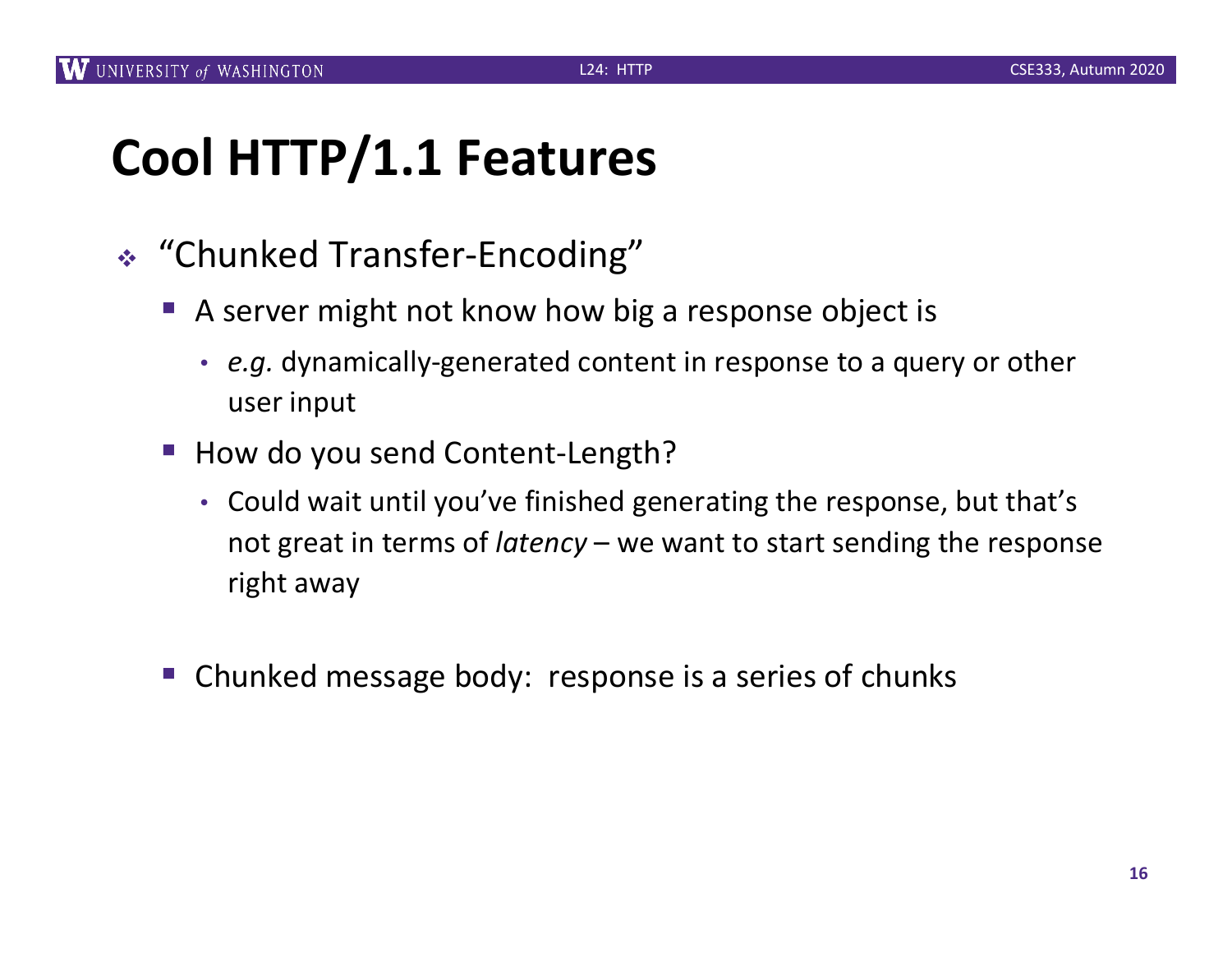# **Cool HTTP/1.1 Features**

- $\div$  Persistent connections
	- Establishing a TCP connection is costly
		- Multiple network round trips to set up the TCP connection
		- TCP has a feature called "slow start"; slowly grows the rate at which a TCP connection transmits to avoid overwhelming networks
	- A web page consists of multiple objects and a client probably visits several pages on the same server
		- Bad idea: separate TCP connection for each object
		- Better idea: single TCP connection, multiple requests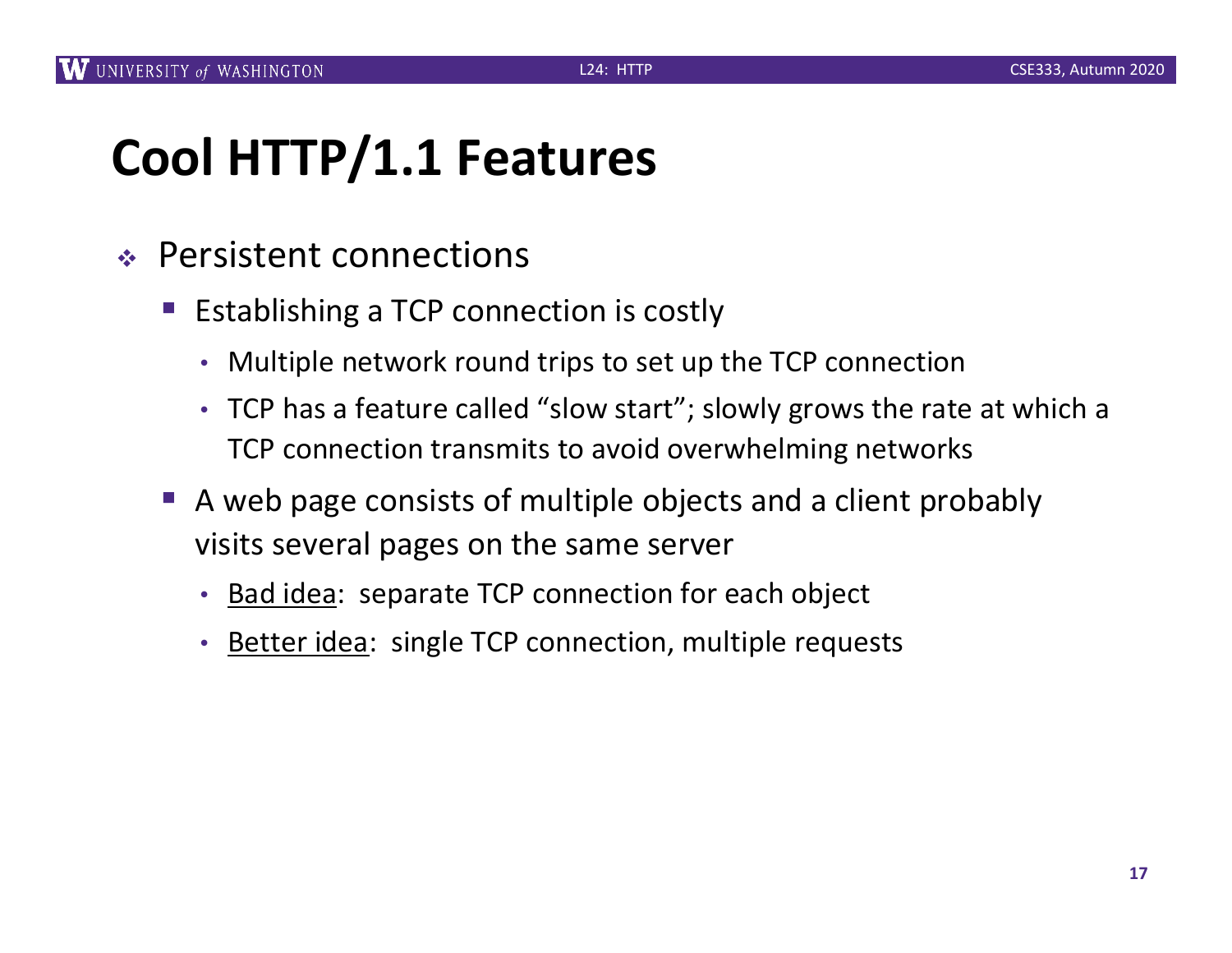# **20 years later…**

- $\cdot$  World has changed since HTTP/1.1 was adopted
	- Web pages were a few hundred KB with a few dozen objects on each page, now several MB each with hundreds of objects (JS, graphics, …) & multiple domains per page
	- Much larger ecosystem of devices (phones especially)
	- Many hacks used to make HTTP/1.1 performance tolerable
		- Multiple TCP sockets from browser to server
		- Caching tricks; JS/CSS ordering and loading tricks; cookie hacks
		- Compression/image optimizations; splitting/sharding requests
		- etc., etc. …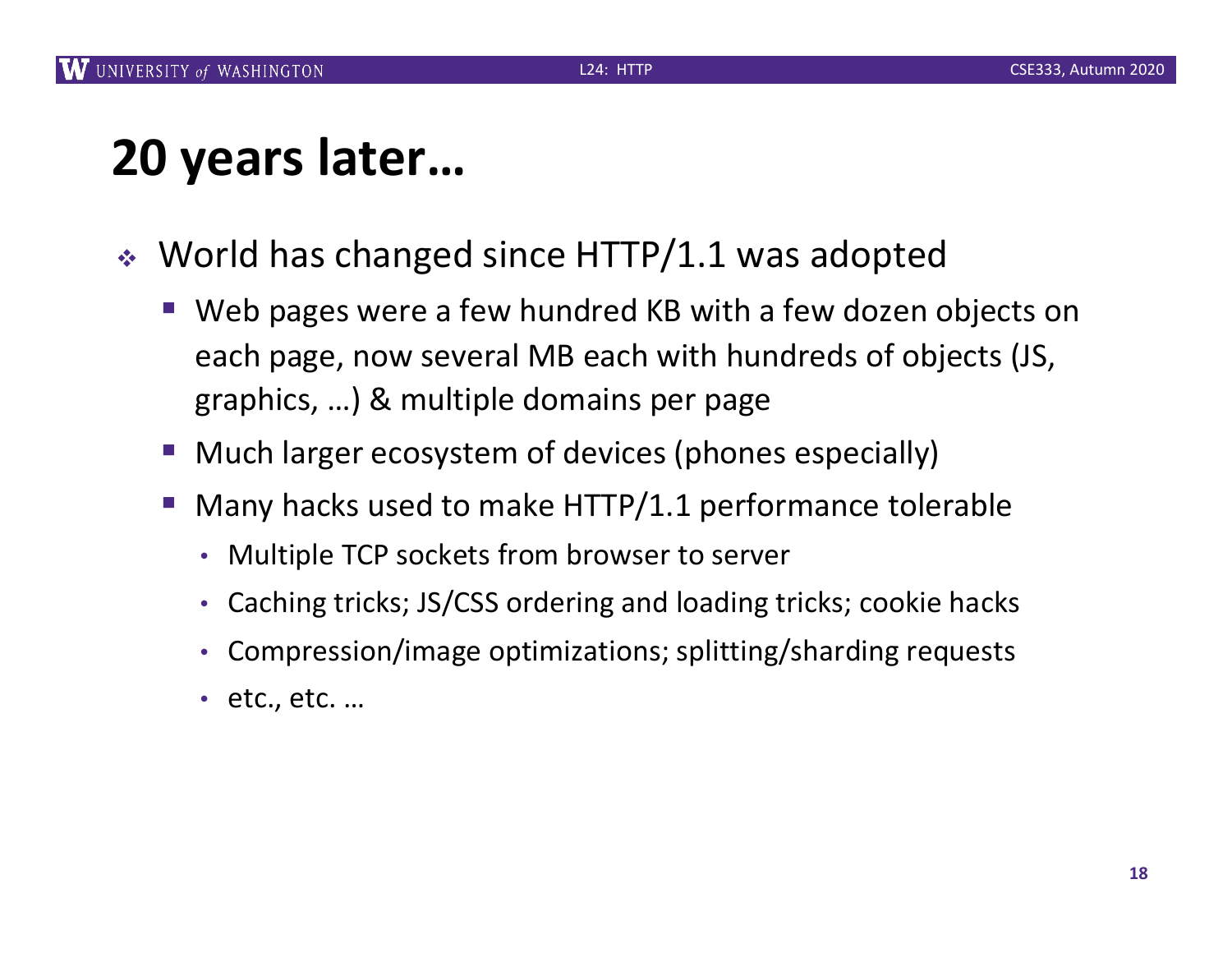# **HTTP/2**

- <sup>v</sup> Based on Google SPDY; standardized in 2015
	- § Binary protocol easier parsing by machines (harder for humans); sizes in headers, not discovered as requests are processed; …
		- But same core request/response model (GET, POST, OK, …)
	- § Multiple data steams multiplexed on single TCP connections
	- § Header compression, server push, object priorities, more…
- All existing implementations incorporate TLS encryption (https)
- $\cdot$  Supported by all major browsers and servers since  $\sim$ 2015
- $\cdot$  Widely used now by all major web sites
	- § Coexists with HTTP/1.1
	- § HTTP/2 used automatically when browser and server both support it